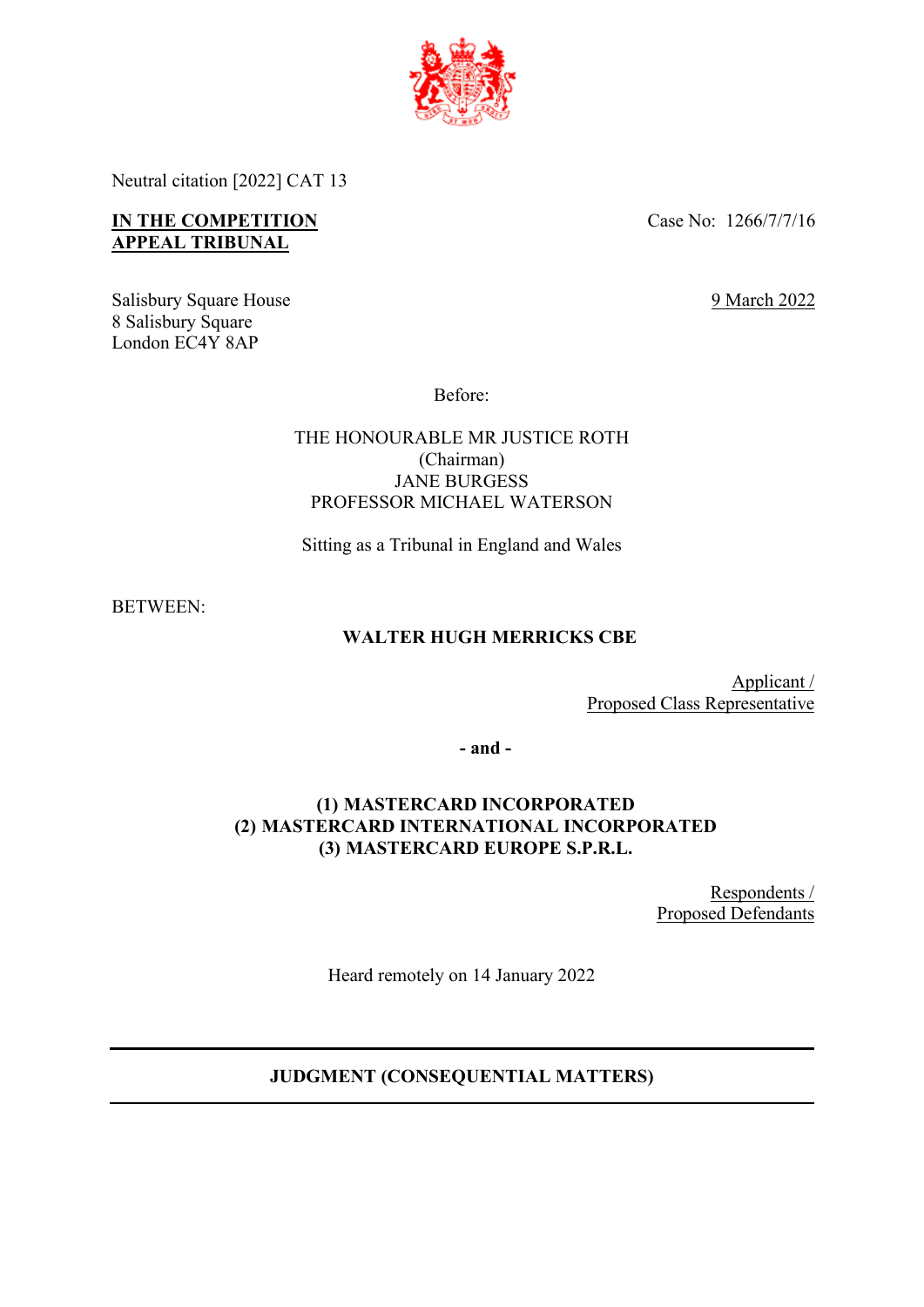### **APPEARANCES**

Mr Paul Harris QC, Ms Anneliese Blackwood and Mr Allan Cerim (instructed by Willkie Farr & Gallagher (UK) LLP) appeared on behalf of the Applicant/Proposed Class Representative.

Mr Mark Hoskins QC, Mr Matthew Cook QC and Mr Hugo Leith (instructed by Freshfields Bruckhaus Deringer LLP) appeared on behalf of the Respondents/ Proposed Defendants.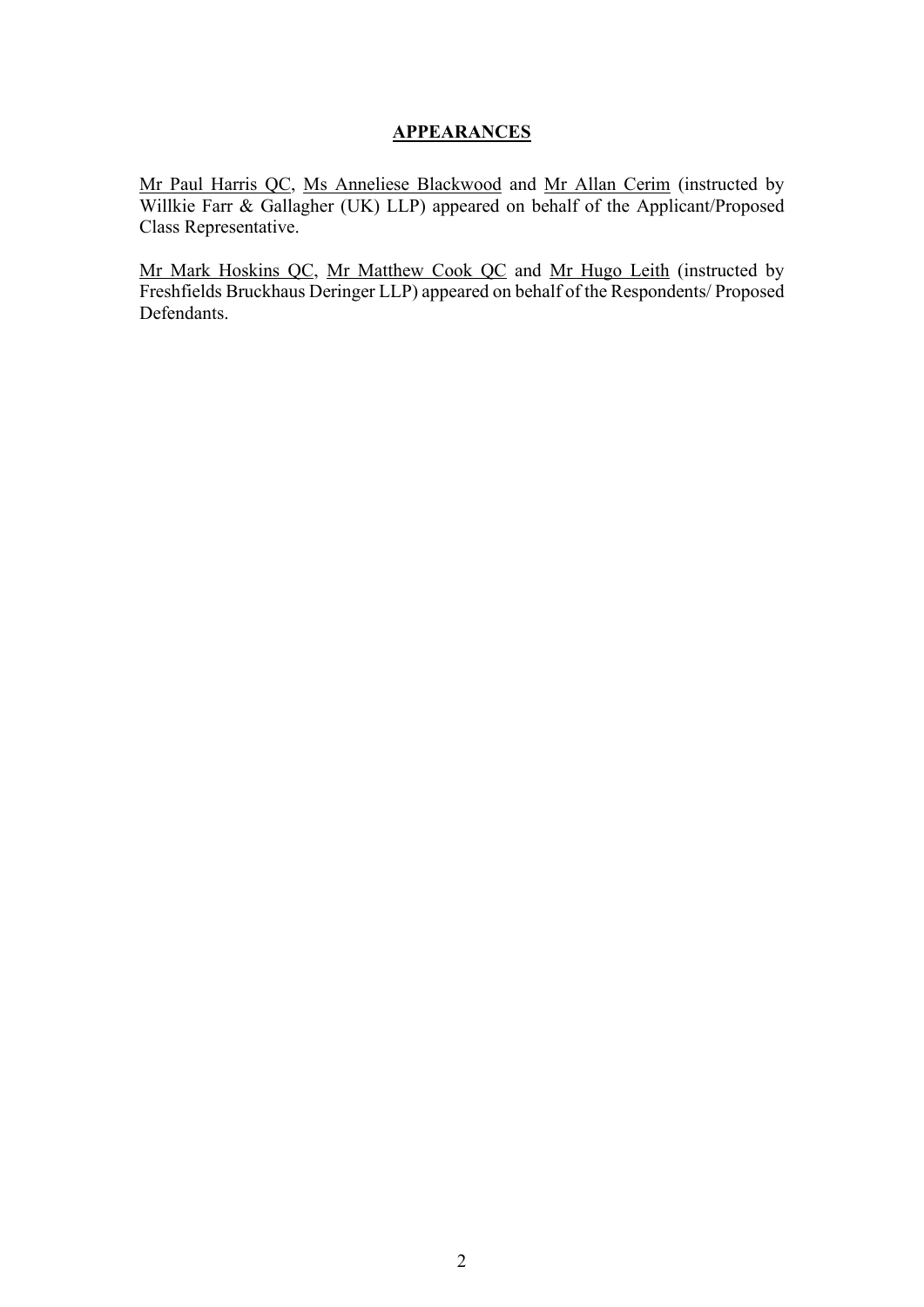### **A. INTRODUCTION**

- 1. This is the third judgment of the Tribunal in these proceedings. The first judgment was given on 21 July 2017: [2017] CAT 16 ("*Merricks 1*"). The Tribunal there dismissed the application for a Collective Proceedings Order ("CPO") but that decision was reversed by the Court of Appeal, in a decision largely upheld by the Supreme Court, which remitted the matter back to the Tribunal. The second judgment was given on 18 August 2021 following that remittal: [2021] CAT 28 ("*Merricks 2*"). The Tribunal there held that a CPO would be granted but refused permission to amend to add claims of persons who had died before the commencement of the proceedings and held that the proceedings could not include a claim for compound interest. Mr Merricks has filed a draft amended claim form following that judgment.
- 2. The background to the proceedings and underlying facts are set out in *Merricks 1* and will not be repeated here. This judgment uses the same abbreviations as *Merricks 2*.

### **B. THE ISSUE**

3. Since the Tribunal has decided to grant a CPO for opt-out proceedings, it is necessary in the order to specify the domicile date: r.  $80(1)(g)$ . This is defined in r. 73(2) as follows:

> ""domicile date" means the date specified in a collective proceedings order or collective settlement order for the purposes of determining whether a person is domiciled in the United Kingdom…"

4. Mr Merricks seeks a determination that the domicile date shall be 6 September 2016, the date on which the claim form was issued. Mastercard submits that the domicile date should be 18 August 2021, the date of *Merricks 2* whereby the decision to grant a CPO was made. We will refer to these alternative dates for convenience as "the Claim Form date" (i.e. 6 September 2016) and "the CPO date" (i.e. 18 August 2021) although formally a CPO will not be made until the issue of the present judgment.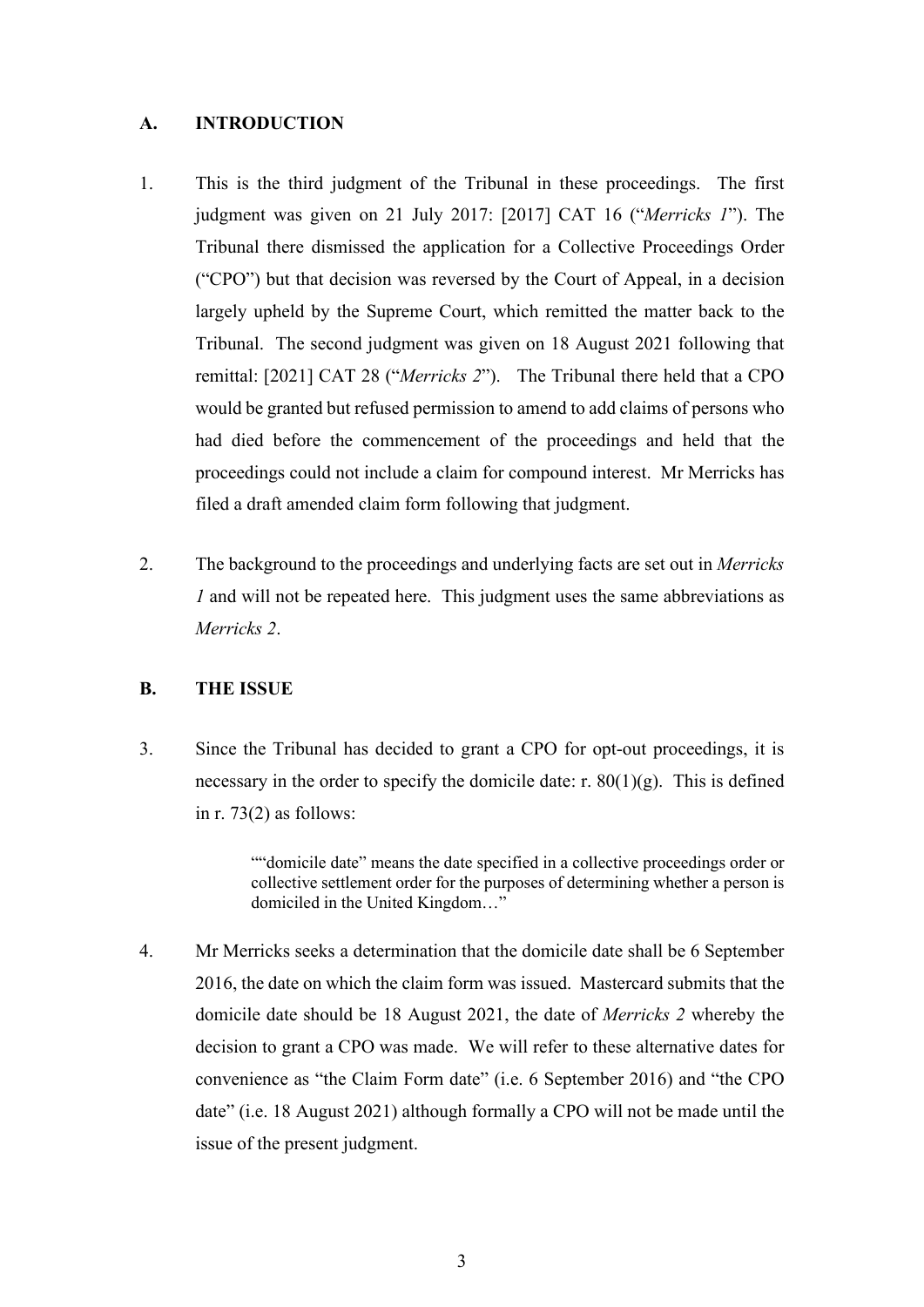- 5. As in any opt-out collective proceedings, the domicile date operates to determine which persons who fall within the class definition are automatically included in the proceedings unless they opt out, and which persons will only be included if they opt-in: see the legislative provisions set out below. However, in the present proceedings the "domicile date" has wider and more significant implications. That is because of the way in which the class is defined in the claim form.
- 6. The claim form, as served in the application for a CPO, defines the class at para 22:

"The proposed class is: "Individuals who between 22 May 1992 and 21 June 2008 purchased goods and/or services from businesses selling in the United Kingdom that accepted MasterCard cards, at a time at which those individuals were both (1) resident in the United Kingdom for a continuous period of at least three months, and (2) aged 16 years or over". All individuals who are living in the United Kingdom *as at the domicile date*, to be determined by the Tribunal in the CPO, and who meet this definition, are proposed to be included within the proposed class unless they choose to opt-out of the proposed Claim. All individuals who are living outside the United Kingdom *at the domicile date*, but meet this definition, will be able to opt-in to the proposed Claim." [Our emphasis].

Further, para 23(d) stated:

"the proposed class representative is aware that this class definition excludes some individuals who might have good claims, in particular, … (iii) the estates of individuals who meet the proposed class definition but who passed away before the domicile date. However, these exclusions are the consequence of seeking to create a clearly defined class, with parameters that can easily be understood by potential class members in order to determine whether they are within the class."

- 7. Therefore, if the domicile date is the Claim Form date, then all individuals who otherwise meet the class definition and were alive at that date are within the class. But if the domicile date is the CPO date, then those who were alive on 6 September 2016 but have died before 18 August 2021 are outside the class.
- 8. If the class is defined by reference to persons living at the date of issue of the claim form, and a potential class member dies after the claim form has been issued and before the Tribunal gives a judgment granting a CPO, it should not cause a problem if the domicile date is specified at or close to the time of the making of the CPO. The class representative can then apply to amend the claim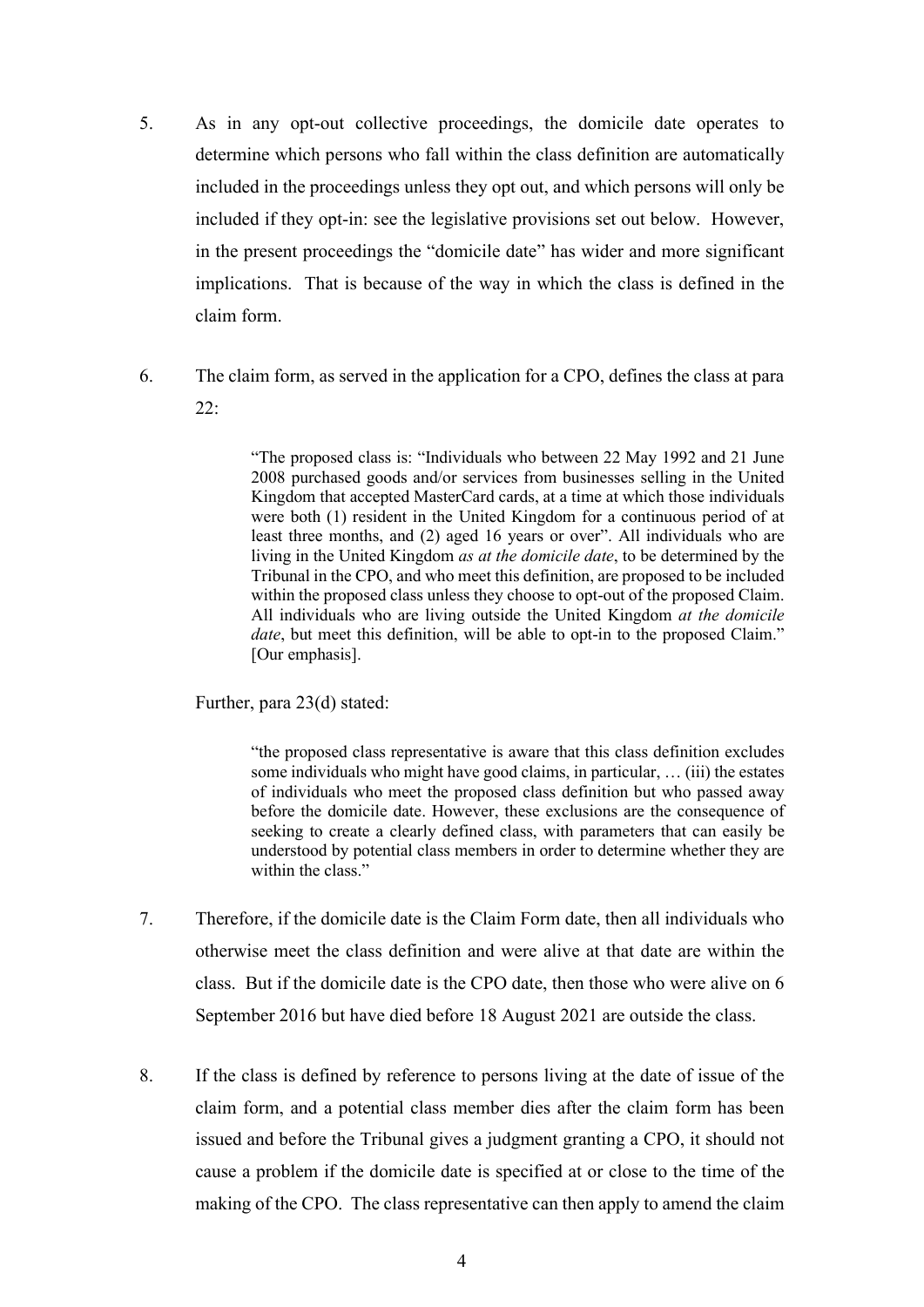form to substitute the personal representatives or authorised representatives of class members who have died in the interim. However, that is not the way the claim form has been drafted here. Although Mr Merricks has sought now to amend his claim form, he realistically accepts that if the CPO date is specified as the domicile date, limitation issues preclude an effective amendment to the class definition to bring those who have died since the claim form was issued but prior to the CPO date within the class.

- 9. Given the potential size of the class in collective proceedings brought on behalf of consumers, the issue of persons dying after the issue of the claim form and before the grant of a CPO by the Tribunal will arise in most cases. However, it is particularly acute in the present case by reason of a combination of two factors:
	- (1) the vast size of the class: the claim form estimated the size of the class (on the basis of persons alive when the claim form was issued) at 46.2 million people; and
	- (2) the extended duration of the proceedings leading up to *Merricks 2*: the period between the issue of the claim form and the decision to grant a CPO is almost five years, due to the Tribunal's initial decision refusing a CPO and then successive appeals to the Court of Appeal and the Supreme Court.
- 10. Since around 600,000 people over the age of 16 in the UK die each year, if the domicile date is specified as being the CPO date, over 3 million claims will not be in the class whereas they will be included if the domicile date is specified as the Claim Form date. On the other hand, the practical consequence of specifying the domicile date as the Claim Form date is that a not insignificant number of people who are no longer living in the UK at the time when the CPO is issued will automatically be included in the proceedings unless they opt out, whereas those who are now living in the UK but were living abroad (so as not to have a UK domicile) at the time when the claim form was issued, will need actively to opt in if they wish to be included in the proceedings.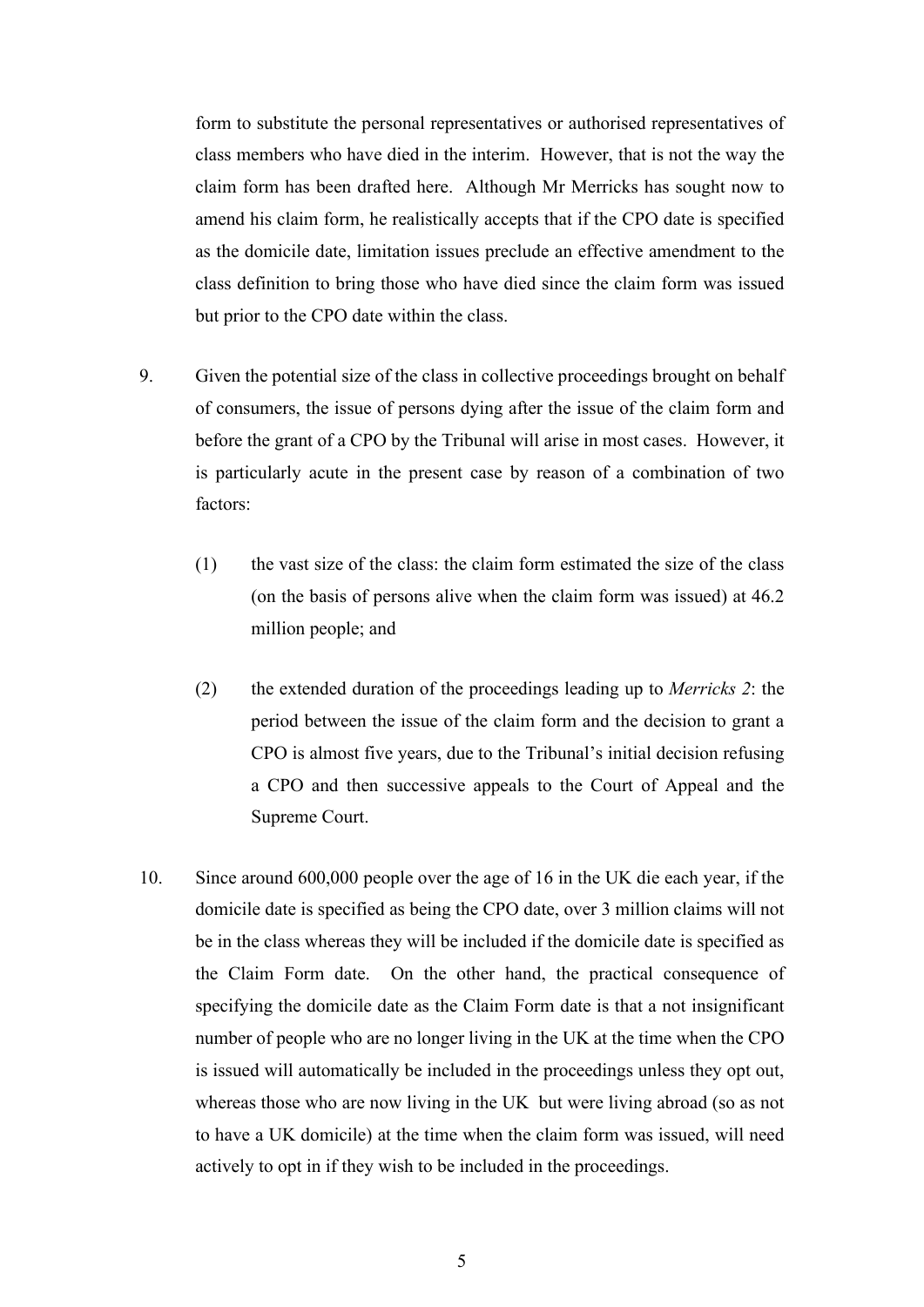11. We should add that there is no issue between the parties as regards persons who should die after the domicile date (including in the future). Since they were members of the class at the time the claim form was issued, Mastercard accepts that the claim form can be amended to provide for substitution of the representatives of their estates. Such an amendment falls within r. 38(6) and  $(7)(c)$ .

# **C. LEGAL FRAMEWORK**

12. The basic framework for collective proceedings is set out in s. 47B CA 1998. Sub-sections  $47B(1)-(2)$  and (4) are as follows:

> "(1) Subject to the provisions of this Act and Tribunal rules, proceedings may be brought before the Tribunal combining two or more claims to which section 47A applies ("collective proceedings").

> (2) Collective proceedings must be commenced by a person who proposes to be the representative in those proceedings.

 $[\ldots]$ 

(4) Collective proceedings may be continued only if the Tribunal makes a collective proceedings order."

13. Pursuant to s. 47B(7)(c) CA 1998, a CPO must specify whether the proceedings are to be opt-in or opt-out collective proceedings. S. 47B(11) then provides the following definition:

> ""Opt-out collective proceedings" are collective proceedings which are brought on behalf of each class member except—

> (a) any class member who opts out by notifying the representative, in a manner and by a time specified, that the claim should not be included in the collective proceedings, and

(b) any class member who—

(i) is not domiciled in the United Kingdom at a time specified, and

(ii) does not, in a manner and by a time specified, opt in by notifying the representative that the claim should be included in the collective proceedings."

For this purpose, "specified" means specified in a direction made by the Tribunal: s. 47B(14).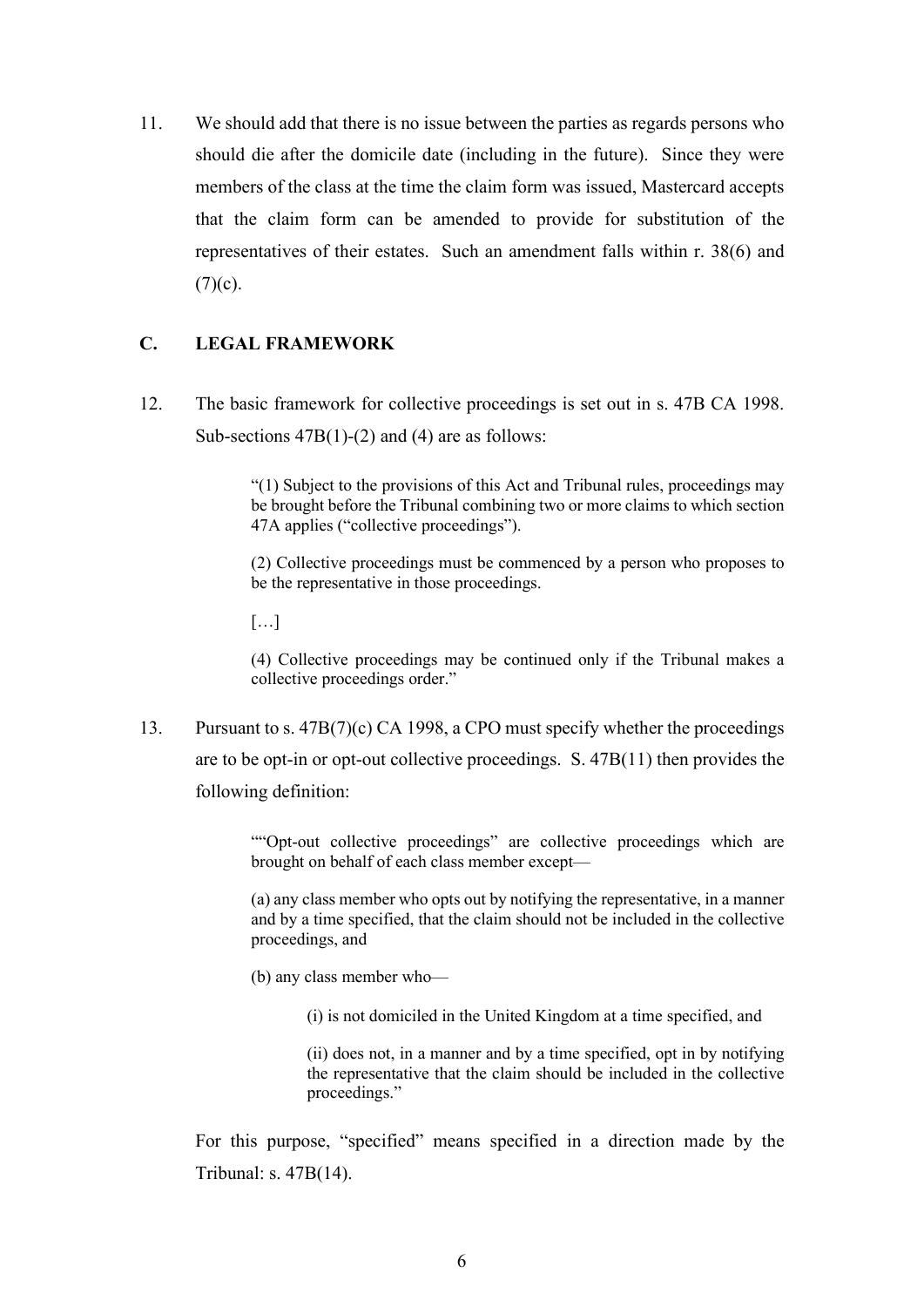#### 14. Section 47B(12) states:

"Where the Tribunal gives a judgment or makes an order in collective proceedings, the judgment or order is binding on all represented persons, except as otherwise specified."

- 15. The legislation therefore distinguishes between the concepts of a "class member" and a "represented person". A class member is a person falling within the definition of the class: ss.  $47B(8)(a)$  and  $59(1)$ . A represented person, as regards opt-out collective proceedings, is a class member who (a) was domiciled in the UK at the domicile date and has not opted out, or (b) has opted in: s.59(1).
- 16. Accordingly, the concept of the domicile date arises under the CA 1998 in the context of opt-out collective proceedings purely for the purpose of determining who in the class has to opt-out to avoid being a represented person or to opt-in in order to become a represented person.
- 17. The CAT Rules require that the claim form includes a description of the class: r.  $75(3)(a)$ . There is no requirement for the claim form to specify the domicile date. Nor, as Mr Harris QC, appearing for Mr Merricks, emphasised, does the legislation provide, by reference to any step in the proceedings, when the domicile date should be. That matter is left for determination by the Tribunal in its discretion.
- 18. We add for completeness that s. 59(1B) CA 1998 provides that to determine whether a person is domiciled in the UK for the purpose of these provisions, ss. 41-42 and 45-46 of the Civil Jurisdiction and Judgments Act 1982 apply. However, nothing turns on those provisions.

### **D. SUBMISSIONS**

19. Mr Harris stressed that the class definition in the claim form always recognised that the domicile date would be determined by the Tribunal and that Mr Merricks is not in this respect seeking to amend the claim form. He submitted that the domicile date has a purely administrative purpose. Since the Tribunal has a broad discretion as regards selection of the date, it should exercise that discretion so as to do justice on the facts of the case. Specifying the later CPO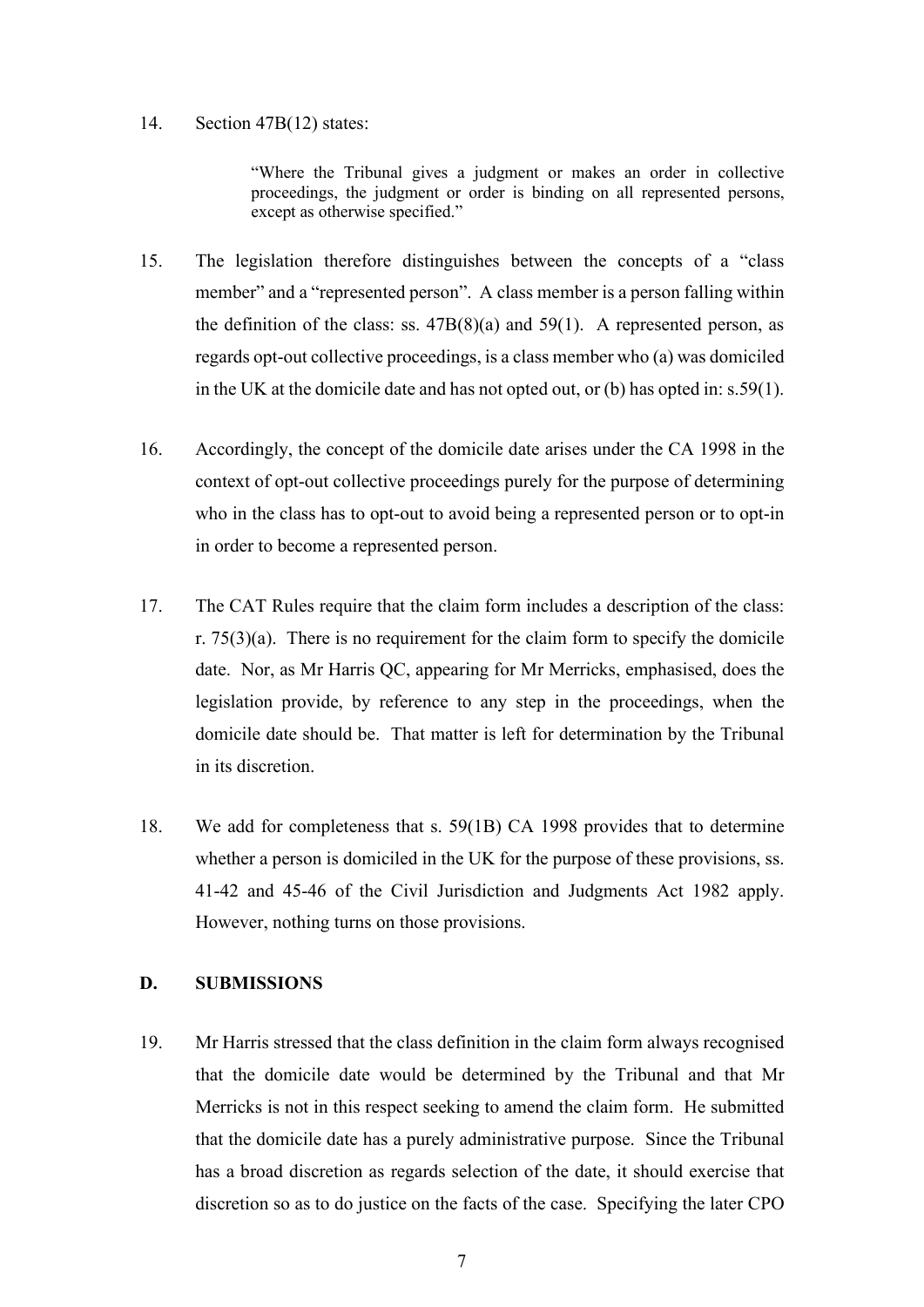date would exclude over five years of deceased persons. When the claim form was issued, in September 2016, it was reasonable to expect a hearing leading to a CPO in 2017. People should not be excluded from the class only because this case, as a pioneering case under a new statutory regime, went on appeal all the way to the Supreme Court and therefore took an exceptional length of time. People who had a proper claim as at the date of the claim form and therefore could have brought individual claims under s. 47A should logically be included in the class.

- 20. For Mastercard, Mr Hoskins QC emphasised that under the statutory regime the only function of the domicile date is to determine who has to opt in to be included or to opt out to be excluded. On that basis, he submitted that the framework of the regime means that the domicile date should be linked to the time when that opt-in/opt-out decision had to be taken. Moreover, notification of the proceedings and of the right to opt out/opt in inevitably focuses heavily on the UK. If the domicile date is the Claim Form date, there will be many class members who moved to live outside the UK since then who will not become aware of the proceedings and of their right to opt out, so they will be automatically included as represented persons and bound by the result of proceedings which they never decided to join. By contrast, if the domicile date is close to the date of the CPO, those who live in the UK at the time notification of the proceedings takes place can be presumed to become aware of it and therefore can exercise their right to opt out if they wish. Moreover, Mr Hoskins submitted that it would be illogical if those who are domiciled in the UK at the time a CPO is granted would actively need to opt in just because they were not so domiciled five years previously.
- 21. Furthermore, since the class is defined here in terms of those living at the domicile date, specifying the domicile date as the CPO date means that most of those in the class will be alive at the time when they have to take the decision to opt out or opt in. That, submitted Mr Hoskins, is a more desirable position than will result from specification of the domicile date as the Claim Form date, when in a not insignificant number of cases that election will fall to their personal representatives. Although in a class of any size there will always be some deaths between the making of the CPO and expiry of the time for opting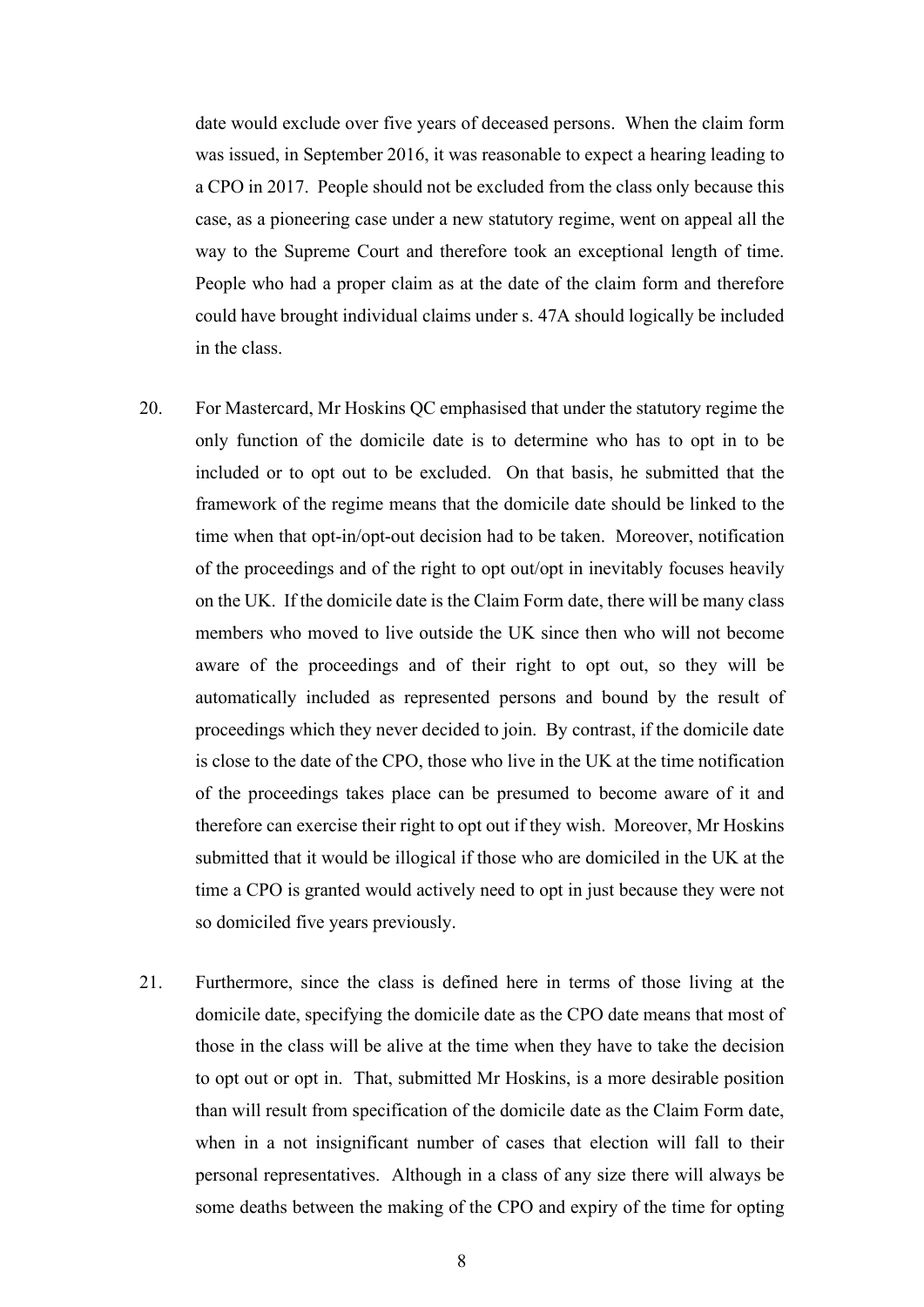out/opting in, the number of such deaths is hugely greater here if the Claim Form date is adopted.

- 22. Mr Hoskins pointed out that in the other recent cases where a CPO has been granted, the domicile date specified has been the date, or close to the date, of the CPO. He submitted that that is the correct approach and the only reason why Mr Merricks seeks an exception is because of the way his claim form had been drafted. The Tribunal should not adopt a course which is detrimental to the underlying purpose of the legislative scheme just to remedy the consequences of the drafting of this particular claim form.
- 23. Mr Hoskins also referred to the skeleton argument for Mr Merricks at the time of the original CPO application where his counsel had submitted that the domicile date should be the date on which the CPO was granted. Similarly, the draft notice of the collective proceedings produced for the original CPO application was based on the assumption that the domicile date would correspond to or be close to the CPO date since it stated that those "currently living" in the UK would be automatically included in the claim and that only those "currently living outside the UK" would have to take active steps to participate. He submitted that this was correct as a matter of principle and Mr Merricks has now had a change of heart to suit his litigation purpose.

### **E. DISCUSSION**

- 24. The legislation does not require that the domicile date should be at any particular time by reference to the proceedings, nor does it specify the considerations that should be relevant for determination of the domicile date. As both sides agree, this is a matter entirely in the discretion of the Tribunal.
- 25. In our judgment, that discretion should be exercised having regard to:
	- (i) the structure of the statutory regime;
	- (ii) the rationale for having a domicile date;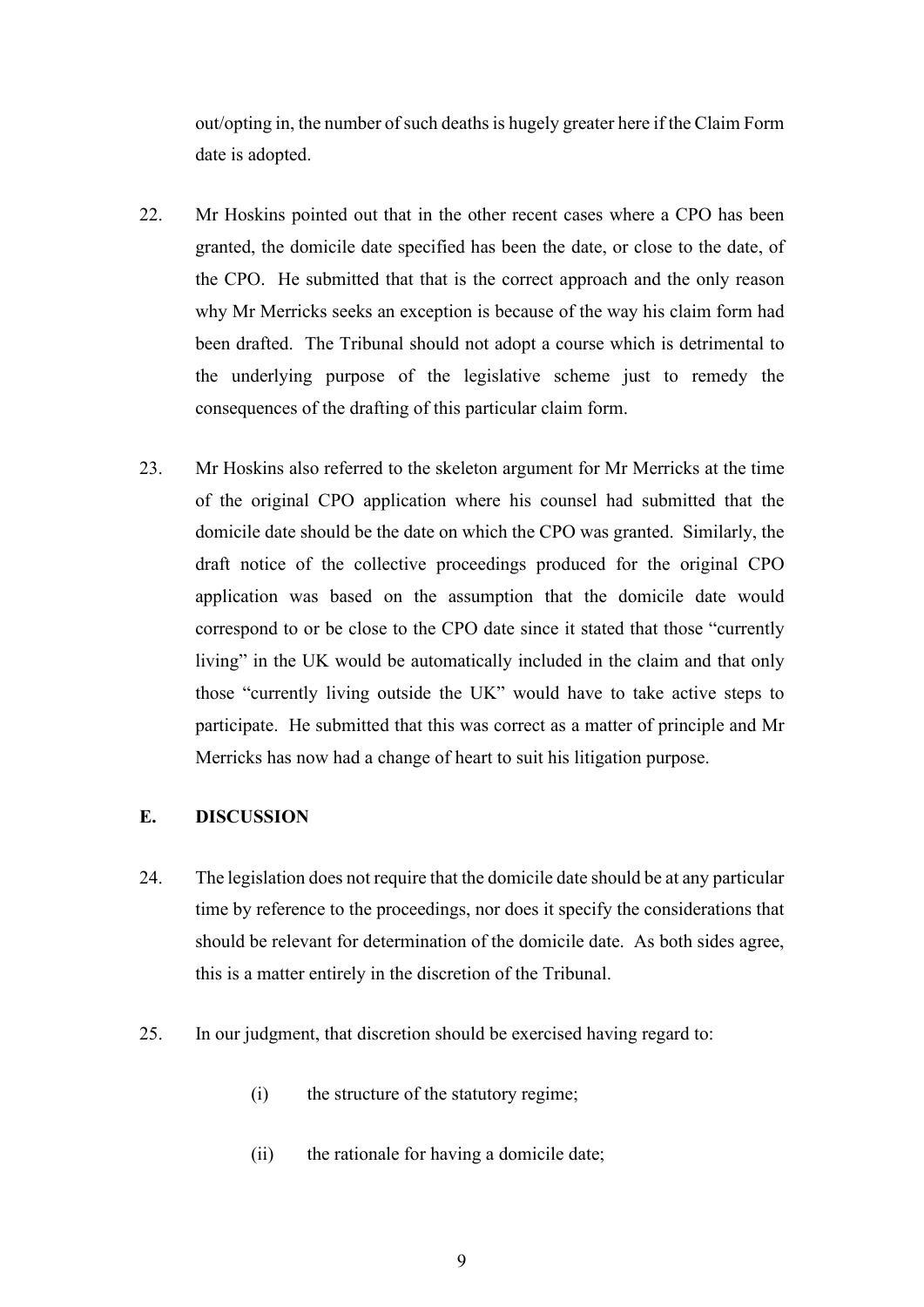- (iii) the context of the particular case; and
- (iv) the interests of justice.

#### **(i) The structure of the statutory regime**

- 26. The bringing of collective proceedings by the proposed class representative combines actual claims by the proposed class members and a CPO is required for those collective proceedings to *continue*: s. 47B(1) and (4). Accordingly, the individual claims of potential class members are not contingent claims or potential future claims which can start or crystalise only if and when a CPO is granted. It is therefore fundamental to the CPO application that all the potential class members have existing claims at the time when the application is made. This contrasts with the position where an applicant needs the permission of the court to start the proceedings, e.g. for judicial review: see s. 31(3) of the Senior Courts Act 1981; or for committal for certain kinds of contempt: see CPR r. 81.3(5).
- 27. The CAT Rules require that the claim form includes an estimate of the class size: r.  $75(3)(c)$ . That would be problematic if the class size could only be ascertained in the future.
- 28. There is a right for any member of the proposed class to object to the granting of a CPO: rule 79(5). (That indeed occurred on the present application: see *Merricks 2* at [16].) That right would similarly be problematic if at the time of the application it was unclear whether any objector was in fact a member of the proposed class.
- 29. As noted above, under the statutory scheme the domicile date is relevant only for opt-out proceedings to determine whether a class member will be automatically included (and thus become a represented person) unless they opt out, and conversely whether they have to opt in to be a represented person. It serves no other purpose. There is no need or even expectation for it to have a bearing on the class definition.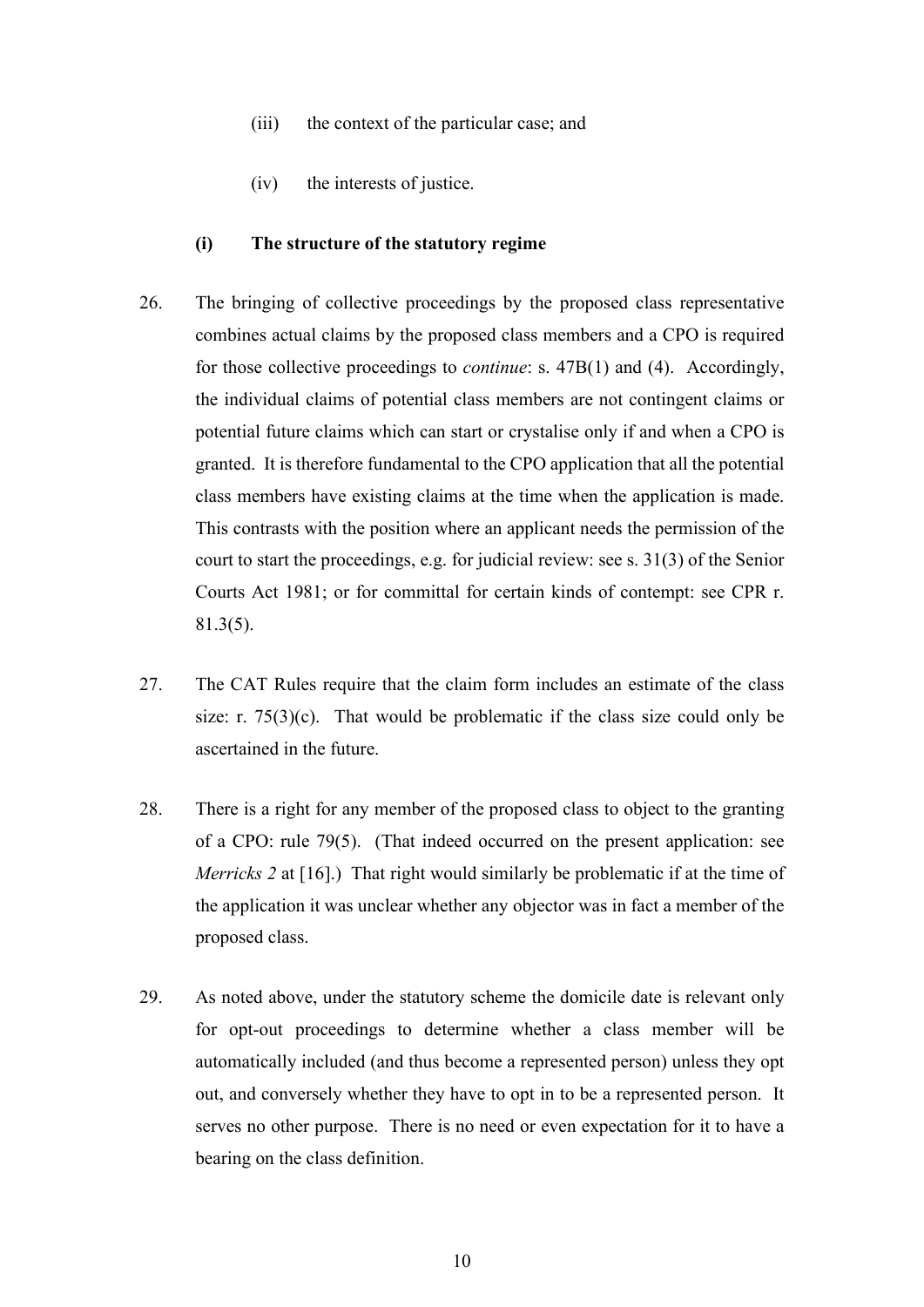#### **(ii) The rationale for the domicile date**

<span id="page-10-0"></span>30. We consider that the rationale for the domicile date was to avoid subjecting defendants to claims by enormous international classes. Further, it was not considered appropriate automatically to include people who lacked a close connection with the UK in UK legal proceedings without a conscious decision of the persons concerned. The Government's response to the consultation which preceded the introduction of the collective proceedings regime, *Private actions in competition law: A consultation on options for reform – Government response* (January 2013), stated:

> "5.56. The Government recognises that business would rightly have concerns if a claim could be brought against them in the UK courts on behalf of anyone in the world and that these concerns would be exacerbated if there was any risk of them paying compensation twice for the same offence. It notes that both the Civil Justice Council, in its Draft Court Rules for Collective Proceedings (2010) and the drafters of the Financial Services Bill (2010), proposed that foreign claimants would have to actively opt-in to a claim, rather than automatically being included. The Civil Justice Council noted in the Explanatory Notes to the Rules that these provisions "*were intended to avoid any arguments in relation to national sovereignty which might arise if the provisions purported to assert jurisdiction to decide cases for foreign domiciliaries who have taken no active part in the proceedings*."

> 5.57. **The Government has therefore decided that the 'opt-out' aspect of a claim will only apply to UK-domiciled claimants**, though non-UK claimants would be able to opt-in to a claim if desired."

#### **(iii) The context of the present case**

- 31. This was one of the first applications for a CPO under a new and innovative regime. A particular feature of this case is that the proposed class representative chose to define the class by reference to the domicile date, which would then be determined by the Tribunal. If instead he had defined the class in terms of persons alive on the date the proceedings were commenced, the issue we are confronting would not have arisen.
- 32. All persons who otherwise fall within the definition of the class and were alive when the proceedings were commenced on 6 September 2016 had a claim at that date. We consider that the clear intention of the claim form, considered as a whole, is that they should be included. Pursuant to r.  $75(3)(c)$ , the claim form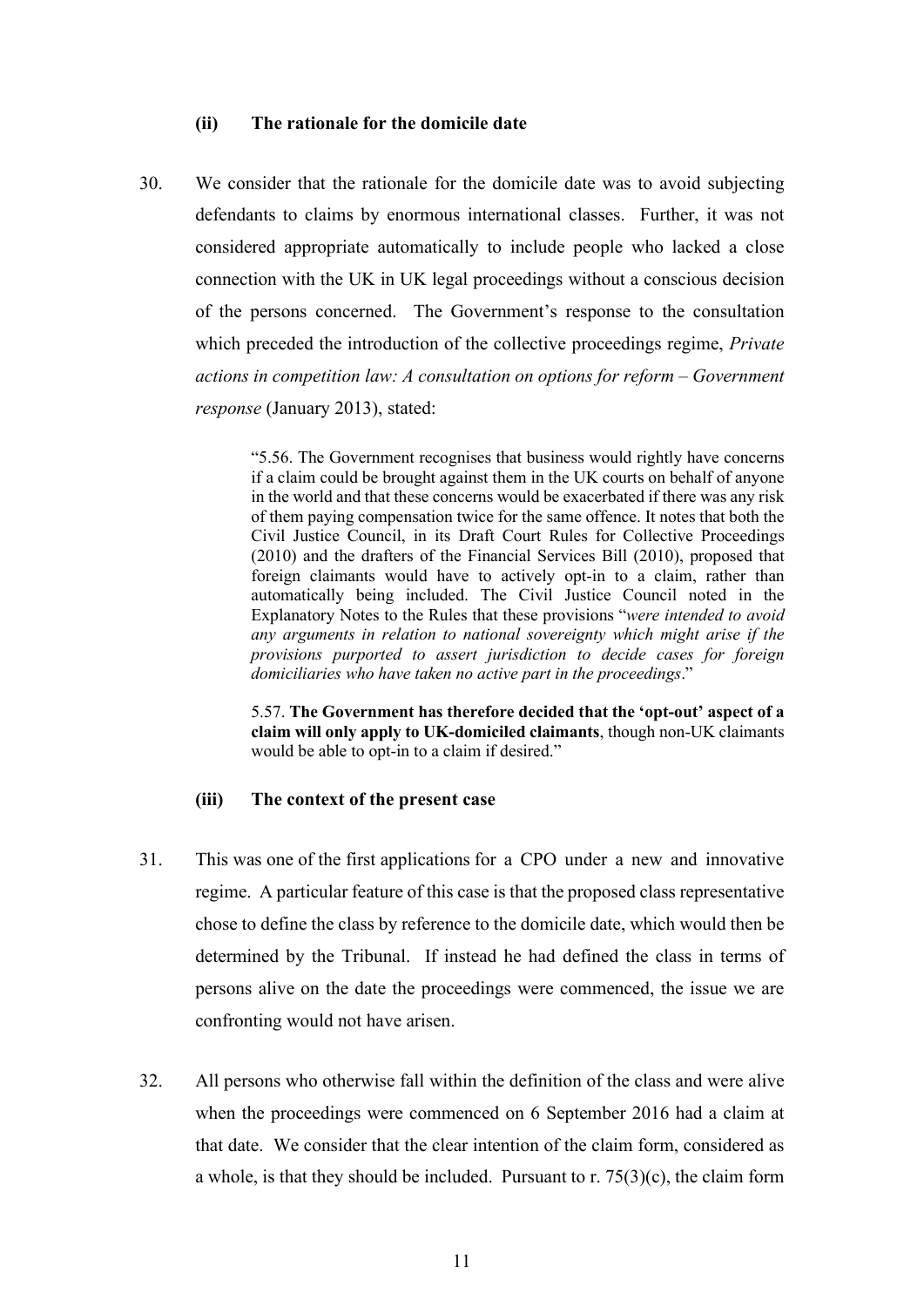at para 25 estimates the class size at about 46.2 million. That figure was clearly calculated on the basis of the numbers living in 2016: see the explanation in para 25 and, further, para 4.1.4 of the joint experts' report annexed to the claim form.

- 33. Since the class is here defined by reference to those living on the domicile date, if the Tribunal were to specify that date as being after – and indeed many years after – the issue of the claim form, then it would have been impossible to determine, when the claim form was issued, what claims were included. That would, in our judgment, be inconsistent with the statutory structure for collective proceedings discussed above.
- 34. Given the vast size of the class in these proceedings, there is likely to be a not insignificant number of people who were domiciled in the UK in 2016 but ceased to be so by 2021. Insofar as those people otherwise fall within the class definition, specification of the domicile date as the Claim Form date means that, although now domiciled abroad they would be automatically included in the proceedings unless they opt out. Although that might be regarded as a factor favouring the CPO date, we bear in mind that if they were not resident in the UK prior to 21 June 2008, and thus in the infringement period, they will not be within the class in any event. For the great majority of those who were resident in the UK in all or part of the infringement period, we think it is obvious that their domicile will not have changed between 2016 and 2021.
- 35. We do not think that the fact that significantly more individuals who would qualify for inclusion if the domicile date was in 2016 will have died than if the date were to be in 2021, so that for a greater portion of the class the election to opt in or out would fall to their personal representatives, militates in favour of the later domicile date. The position would be no different if the claim form had defined the class by reference to those living on the date the proceedings were commenced. The fact that some proportion of class members will die between the commencement of proceedings and the time for election is inherent in the regime.

#### **(iv) The interests of justice**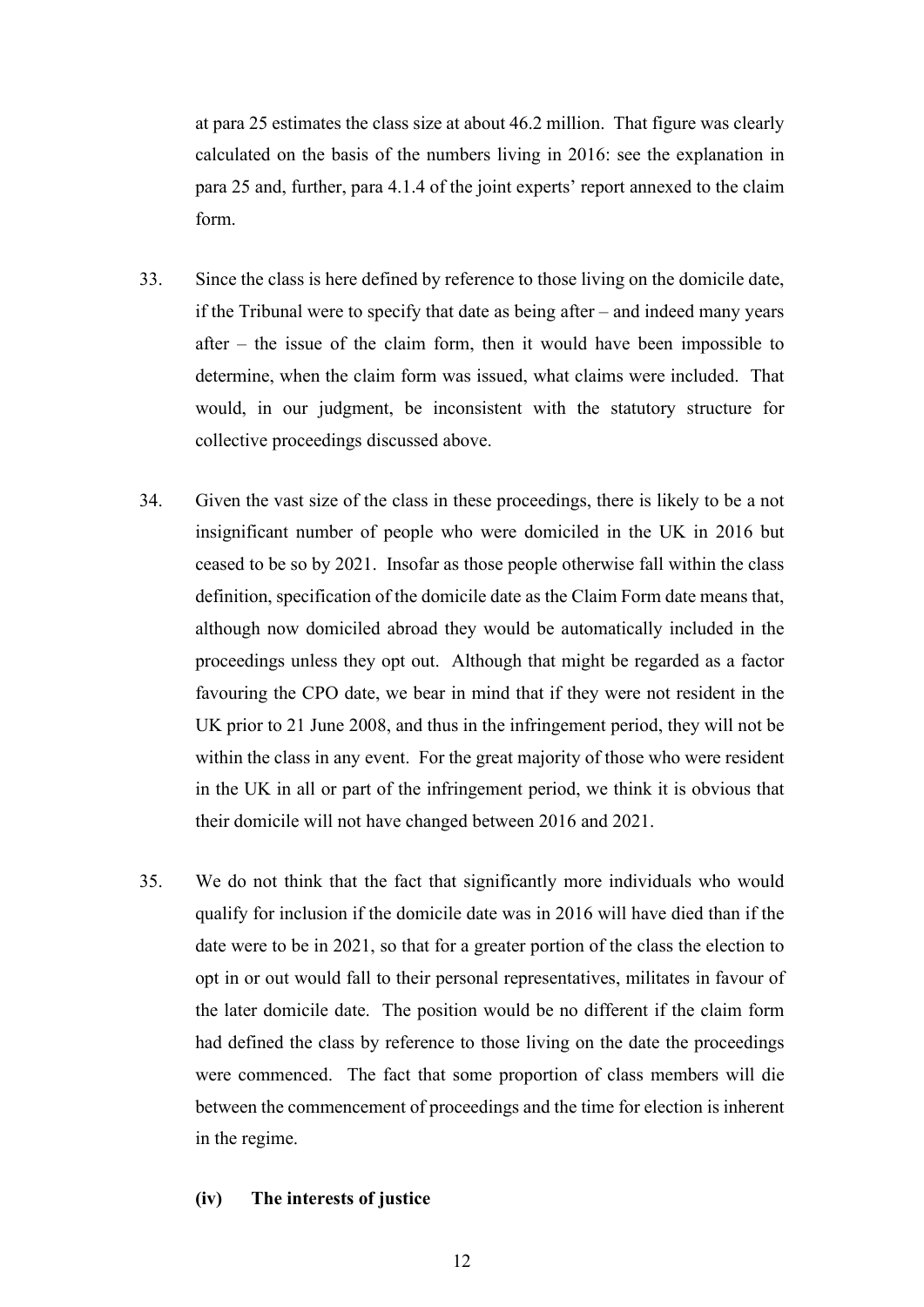- 36. As set out above, the reason why Mr Merricks seeks specification of the Claim Form date is because some three million people with valid claims when these proceedings were started will have died by 2021 and would otherwise be excluded. That would be a windfall for Mastercard: it would lead to a not insignificant reduction in the size of the claim as put forward in the claim form served in 2016. And it would result from the original, erroneous decision of this Tribunal to refuse a CPO and then the prolonged process of appeals, neither of which is the fault of those who will thereby be excluded from the class.
- 37. Although Mastercard submits that this is simply the consequence of the way in which Mr Merricks and his lawyers chose to draft the class definition, that definition leaves it entirely open to the Tribunal to determine the domicile date. All that can be said is that the drafting of the class definition gave rise to this risk. That does not mean that the Tribunal should in its discretion choose a date which has this result, depriving those with claims in 2016 at the time these proceedings started of the opportunity to have those claims included in the collective proceedings and therefore of any remedy at all.
- 38. A major purpose of the collective proceedings regime is to provide an effective means for consumers to vindicate their private rights which could in theory be the subject of an individual action but where the bringing of such claims individually is not practicable: see *Merricks v Mastercard* [2020] UKSC 51 per Lord Briggs at [45]. Specification of the Claim Form date would enable the inclusion in these proceedings of claims which could in theory have been brought individually on the date when these proceedings were commenced, without any violence to the principle of limitation since this does not involve changing the class definition to extend the class. In our judgment, it is therefore consistent with the objective of the statutory regime.
- 39. Since the connection of domicile to automatic inclusion in the proceedings is maintained, we do not see that selection of the earlier Claim Form date is in any way contrary to the rationale for the domicile date, as set out in para [30](#page-10-0) above.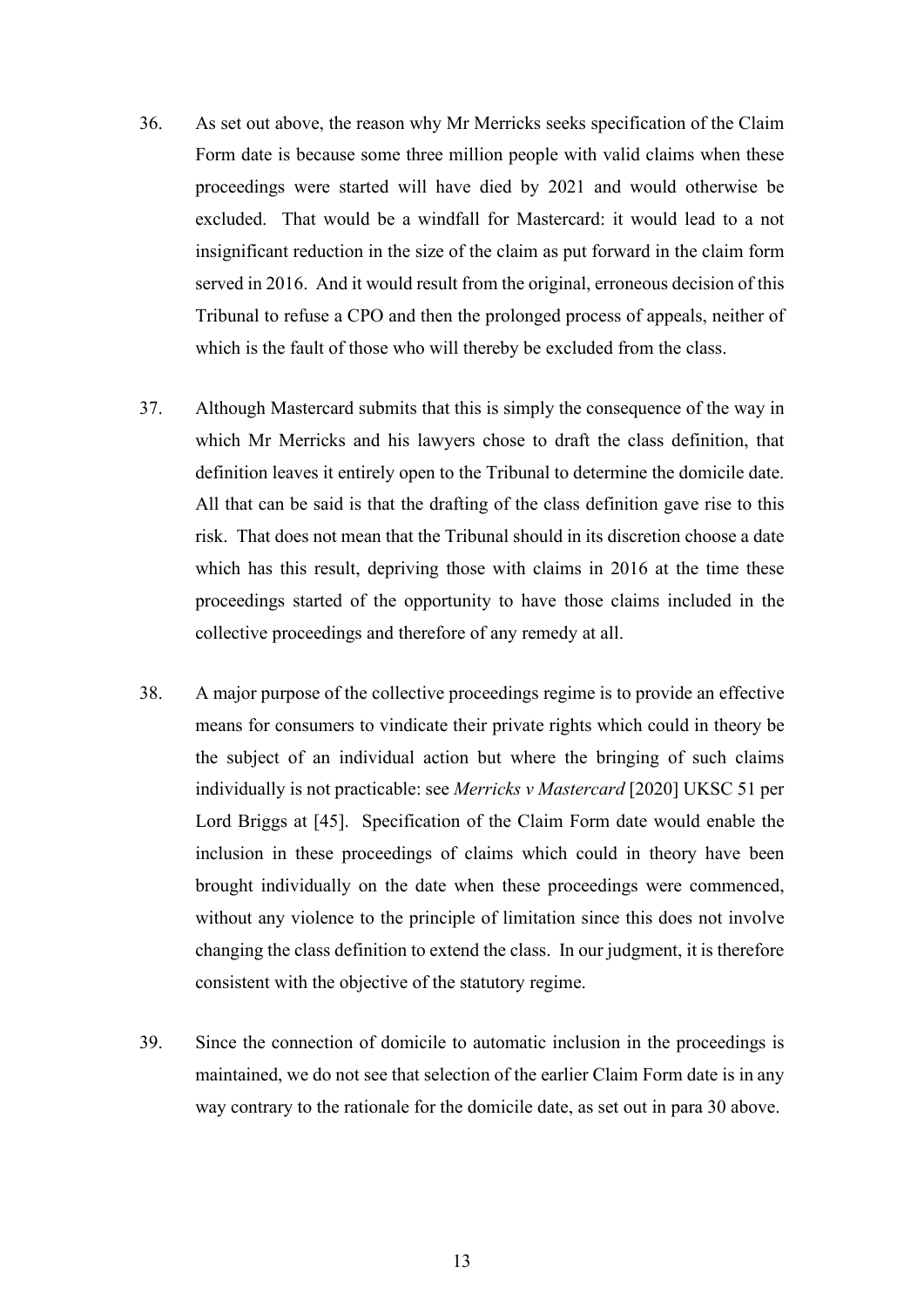### **F. CONCLUSION AND AMENDMENT**

- 40. For all these reasons, we determine that the domicile date should be specified as the Claim Form date, i.e. 6 September 2016. However, we have reached this decision on the particular circumstances of this case. We consider that for CPO applications in the future, it is undesirable for the class definition to depend on the domicile date. The two concepts should be kept separate, and the domicile date limited to its particular statutory purpose.
- 41. Mr Merricks has applied for permission to amend the claim form to reflect the decision in *Merricks 2* and the domicile date, and to permit claims to be continued by the personal or authorised representatives of class members who die after the proceedings were commenced. The draft amended class definition is as follows:

"The proposed class is: "*Individuals who between 22 May 1992 and 21 June 2008 purchased goods and/or services from businesses selling in the United Kingdom that accepted MasterCcard cards, at a time at which those individuals were both (1) resident in the United Kingdom for a continuous period of at least three months, and (2) aged 16 years or over; together with the personal/authorised representative of the estate of any individual who meets that description and was alive on 6th September 2016, but subsequently died.*" All individuals who are living in<sup>[4A](#page-13-0)</sup> the United Kingdom as at the domicile date, such date to be determined by the Tribunal in the CPO, and who meet this definition, are proposed to be included within the proposed class unless they (or the representative of their estate) choose to opt-out of the proposed Claim collective proceedings. All individuals who are living outside of the United Kingdom at the domicile date, but meet this definition, will be able to (or the representative of their estate will be able to) opt-in to the proposed Claim collective proceedings. On the basis that the domicile date is  $6<sup>th</sup>$  September 2016, that domicile location is determined by reference to the consumers, not (in the case of those who subsequently die) by reference to the domicile of the representatives of their estates."

- 42. As we understand it, subject to the contested issue regarding the domicile date which we have resolved, Mastercard does not oppose that amendment. We accordingly grant Mr Merricks permission to amend.
- 43. This judgment is unanimous.

<span id="page-13-0"></span><sup>4</sup>A "*Living in*" is used as short-hand for the requirements of s.59(1B) Competition Act 1998, namely, that "*Sections 41,42,45 and 46 of the Civil Jurisiction and Judgments Act 1982 apply for the purpose of determining whether a person is regarded as "domiciled in the United Kingdom" for the purposes of this Part*."